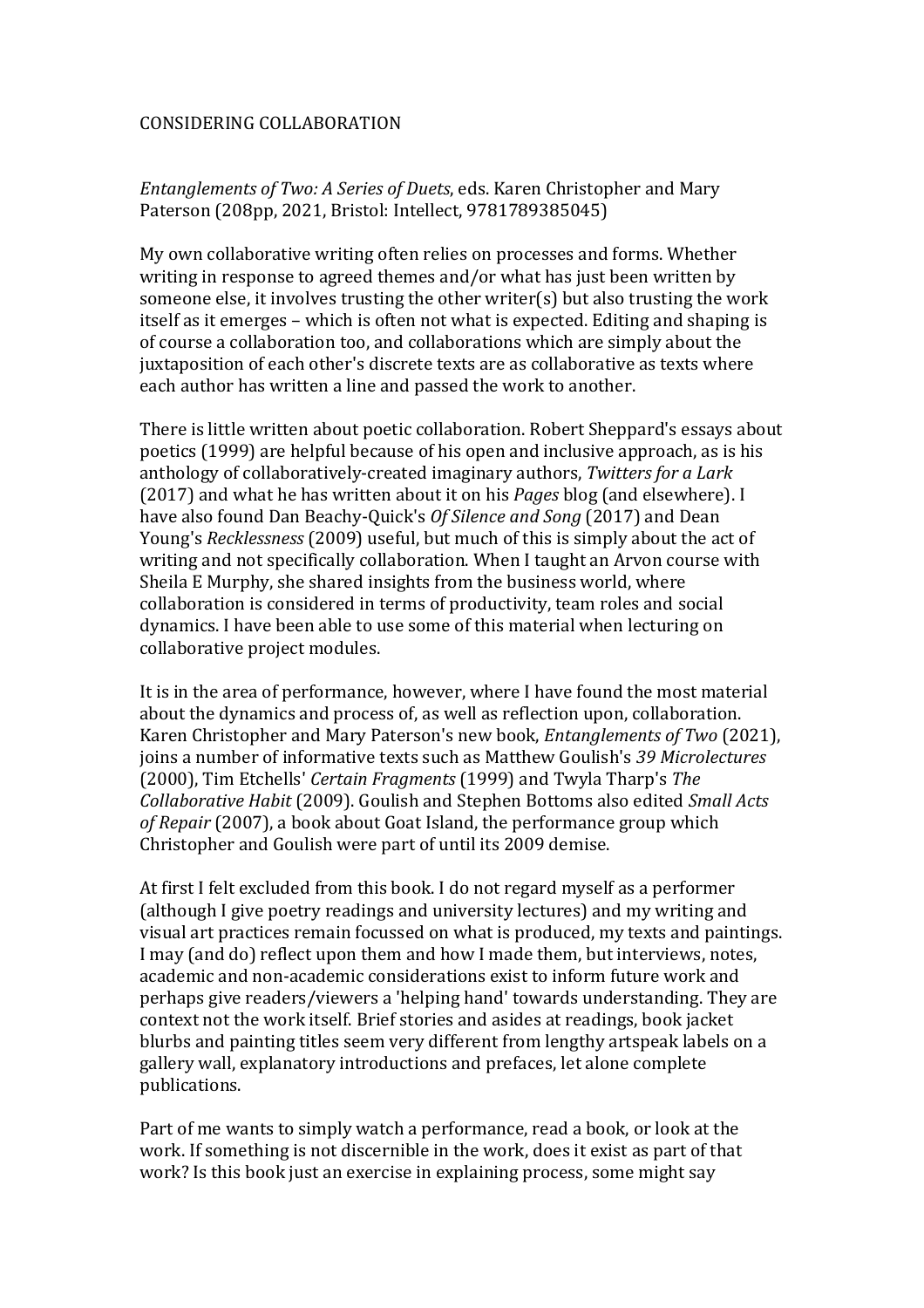justification? But, of course, if we are interested we want to know more. And *Entanglements of Two* certainly offers more. There is lengthy and slow deliberation here, a reflective practice that seems at times to almost overtake the duets discussed, articulating what is otherwise unsaid.

Explorers traversing the Arctic and Antarctica often reported an extra person within their company. T.S. Eliot drew on this in 'The Waste Land':

Who is the third who walks always beside you? When I count, there are only you and I together But when I look ahead up the white road There is always another one walking beside you (1963: 77)

Although there are also associations here with resurrection and ghostly presence, it might also be taken as a metaphor for the new products of collaboration where 1+1 does not equal 2 but 3. Contributor Orit Kent discusses *havruta*, a Jewish way of studying where reading and learning is undertaken in pairs, creating and discussing meaning together; David Berman uses ideas from quantum physics to explore '[b]ringing together different phenomenon'; whilst Karen Christopher and Sophie Grodin declare that '[w]ith the other, thoughts and ideas travel to places where you could not go alone.' They go on to note that '[t]here is a struggle here between independence and interdependence.' (115)

*Entanglements of Two* works, like much performance work, by slow and considered associative thinking. Back and forth ideas go, page and eye, words and reader, meaning and mind, reflecting upon ten years of duet performances whilst also – as the back cover puts it – 'exploring the practical, philosophical, and aesthetic implications of working in pairs and offer[ing] wider reflections on the duet as a concept in artistic and social life'. The unit of two does not often always invite participation, it sometimes feels like a sealed unit, a couple. We cannot observe the duets, we have to (re)imagine the performances as we read the text. We are on our own: entanglements tie people together and exclude others; we have to choose how to untangle meaning for ourselves.

•

So far I think this book is

 A call to action. A learning tool. An analysis. A footnote.

Smoke traces in the air, soon gone.

### It is

A slow accumulation of knowledge and ideas.